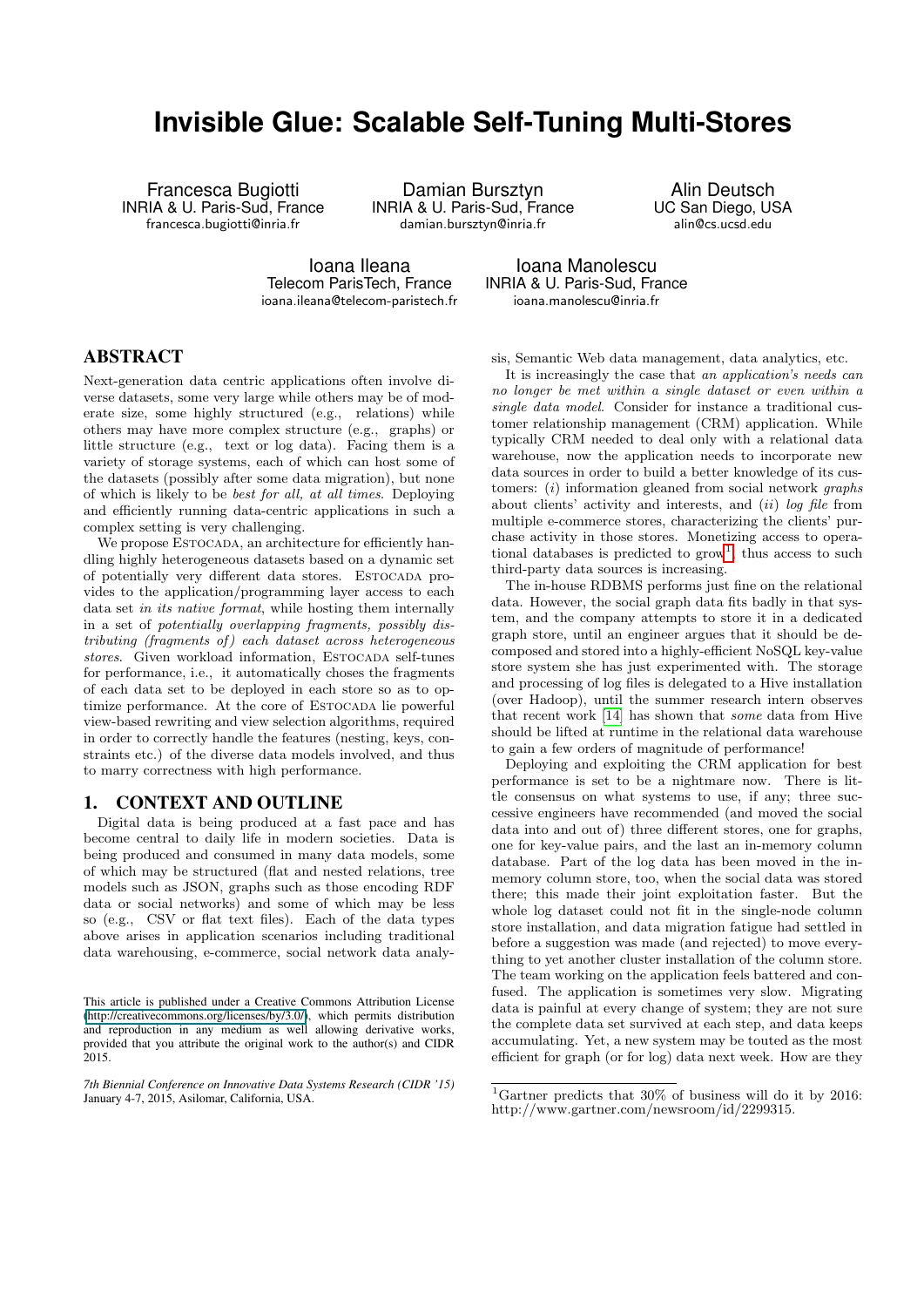to tell the manager that no, they are not going to migrate the application to that system? What, if any, part of the data to deploy there? Would it be faster? Who knows?

In this work, we present ESTOCADA, a platform we have started building, to help deploy and self-tune for performance applications having to deal with mixed-model data, relying on a dynamic set of diverse, heterogeneous data stores. While heterogeneous data integration is an old topic [\[16,](#page-6-1) [9,](#page-6-2) [5,](#page-6-3) [19\]](#page-6-4), the remark "one-size does not fit all" [\[22\]](#page-6-5) has been revisited for instance in the last CIDR [\[18,](#page-6-6) [12,](#page-6-7) [6\]](#page-6-8), and the performance advantages brought by multi-stores have been recently noted e.g., in [\[14\]](#page-6-0). Self-tuning stores have also been a topic of hot research. The set of features which, together, make ESTOCADA novel are:

- Natively multi-model ESTOCADA supports a variety of data models, including flat and nested relations, trees and graphs, including important classes of semantic constraints such as primary and foreign keys, inclusion constraints, redundancy of information within and across distinct storage formats, etc. which are needed to enforce application semantics.
- Application-invisible ESTOCADA provides to client applications access to each dataset in its native format. This does not preclude other mapping / translation logic above ESTOCADA' client API but we do not discuss them in this paper. Instead, our focus is on efficiently storing the data, even if in a very different format from its original one, as discussed below.
- Fragment-based store Each data set is stored as a set of fragments, whose content may overlap. The fragmentation is completely transparent to ESTOCADA' clients, i.e., it is the system's task to answer queries based on the available fragments.
- Mixed store Each fragment may be stored in any of the stores underlying a ESTOCADA installation, be it relational, tree- or graph-structured, based on key-value pairs etc., centralized or distributed, disk- or memorybased etc. Query answering must be aware of the constraints introduced implicitly when storing fragments in non-native models. For instance, when tree-structured data are stored in a relational store, the resulting edge relation satisfies the constraint that each node has at most one parent, the descendant and ancestor relations are inverses of each other and are related nontrivially to the edge relation, etc.
- Self-tuning store The choice of fragments and their placement is fully automatic. It is based on a combination of heuristics and cost-based decisions, taking into account data access patterns (through queries or simpler data access requests) as these become available.
- View-based rewriting and view selection The invisible glue holding all the pieces together is view-based rewriting with constraints. Specifically, each data fragment is internally described as a materialized view over one or several datasets; query answering amounts to viewbased query rewriting, and storage tuning relies on view selection. Describing the stored fragments as views over the data allows changing the set of stores with no impact on ESTOCADA' applications [\[9\]](#page-6-2); this

simplifies the migration nightmare outlined above. Finally, our reliance on views gives sound foundation to efficiency, as it guarantees the complete storage of data, and the correctness of the fragmentation and query answering, among others.

Technical challenges The ESTOCADA scenario involves the coexistence of a large number of materialized views mixing data formats (modeling the native sources) with significant redundancy between them (due to repeated migration and view selection arising organically over the history of the system, as opposed to clean-slate planning). While the problem of rewriting using views is classical, it has typically been addressed and practically implemented only in limited scenarios that do not apply here. These scenarios feature  $(i)$ only relatively small numbers of views;  $(ii)$  minimal overlap between views as their selection is planned ahead of time;  $(iii)$  views expressed over the same data model;  $(iv)$  rewriting that exploits only limited integrity constraints (typically only key/foreign key in existing systems). The large number of views and their redundancy notoriously contribute (at least) exponentially to the explosion in the search space for rewritings, even when working within a single data model.

In the sequel, we introduce some motivating scenarios, present Estocada's architecture, and walk the reader through the main technical elements of our solution, by means of an example. Finally, we discuss related works, then conclude.

# 2. APPLICATION SCENARIOS

We now present two typical scenarios which stand to benefit from our proposal. They are inspired from real-world applications being built by several partners including us, within the French R&D project Datalyse on Big Data analytics. (<http://www.datalyse.fr>).

Open Data warehousing for Digital Cities. The application is based on Open Data published and shared in a digital city context. The purpose is to predict the traffic flow and the consequent customer behavior taking into account information about events that influence people behavior such as city events (e.g., celebrations, demonstrations, or a highly attended show or football match), weather forecasts (bad weather often leading to traffic slowdown), etc. The analysis is performed in a metropolitan area of a 600.000 strong French city. The data used in the project comes from city administrations, public services (e.g., weather and traffic data), companies, and individuals in the area, through Web-based and mobile applications; the sources are heterogeneous, comprising RDF, relational, JSON and key-value data. More precisely, (*i*) Open data about traffic and events is encoded in RDF;  $(ii)$  city events information is published as JSON documents; (iii) social media data holding users' locations, as well as their notifications of public transport events (such as delayed buses or regional trains) is organized in key-value pairs;  $(iv)$  weather data is generated as relational tuples.

The application comprises the following queries:

• Estimated concentration of people and vehicles in a particular area and moment. One use of such information is to plan some corrective/preventive measures, for instance diverting traffic from an overcrowded area; it can also be used to identify business opportunities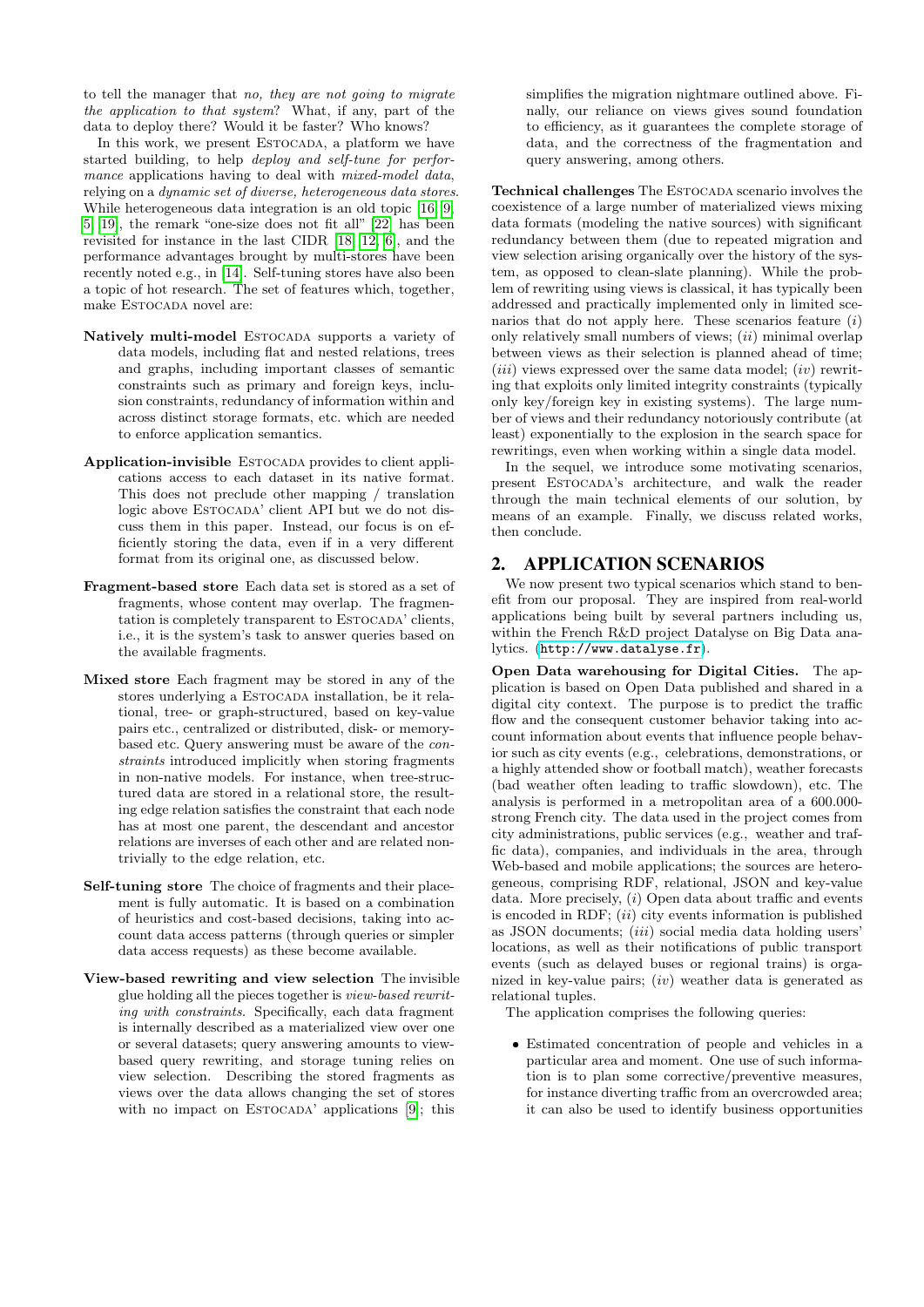according to where people are. This query requires: traffic information, social events, social network information, the weather (open space events may be cancelled depending on the weather) and public transport information.

• Most popular trajectories in the area which can be used to optimize public transport or car traffic routes. This needs traffic information, social network data on traffic events, and public transportation timetables.

Large-scale e-commerce application. We consider a scenario from a large-scale e-commerce application whose goal is to maximize sales while improving the customer experience. A large retailer wants to use the clients' social network activity with the e-commerce application logs, to improve targeted product recommendation. This requires exploiting the data produced by the users both actively (orders, product reviews, etc.) and passively (logs), as well as social network data.

The heterogeneous sources of information in this scenario are:  $(i)$  shopping cart data stored in key-value pairs;  $(ii)$  the product catalog, structured in documents using a data store with full-text search, faceted search and filtering capabilities;  $(iii)$  orders, stored in a relational data store;  $(iv)$  user data (such as birth date, gender, interests, delivery addresses, preferences, etc.) organized in documents; (v) products reviews and ratings, structured in a partitioned row store, and (vi) social network data organized in key-value pairs. The queries in this scenario:

- Retrieve items to recommend to each user, by displaying them on the user homepage and inside bars while the user is shopping. This requires combining cart information, the product catalog, past relational sale data, personal user data, product reviews, and possible recommendations gleaned from the social network.
- Improve product search: this requires attribute-based search in the product catalog, as well as user's recent search and purchase history to decide which products to return at the top of the search result.

This application uses massive data (the sale history of many users), yet response time is critical, because query answers must be made available in the user's Web interface. To get such performance, the engineers in charge of the application have decided to use memcached [\[23\]](#page-6-9) to make access to parts of the database very fast. However, automatically deciding which parts to put in memcached, and correctly computing results out of memcached and the other external sources is challenging, especially given the heterogeneity of the data representation formats.

## 3. ARCHITECTURE

The architecture we envision is depicted in Figure [1.](#page-2-0) Data centric applications issue two types of requests to ESTOcada: storing data, and querying, or, more generally, issuing data access requests, through each data set's native query language or  $API<sup>2</sup>$  $API<sup>2</sup>$  $API<sup>2</sup>$  As previously mentioned, we mostly target applications based on many data sets  $D_1, D_2, \ldots, D_n$ ,



<span id="page-2-0"></span>Figure 1: Estocada architecture.

even though our smart storage method may be helpful even for a single data set, distributing it for efficient access across many stores, potentially based on different data models.

The *Storage Advisor* module is in charge of splitting each data set into possibly overlapping fragments  $D_1/F_1$ ,  $D_1/F_2$ ,  $\ldots, D_1/F_n, D_2/F_1, \ldots$ , etc., and delegating their storage to one of the underlying data management systems. In the figure, this is illustrated by a NoSQL store, a key-value store, a document store, one for nested relations, and finally a relational one. Several among the available stores could be based on the same data model; each of them may be distributed or centralized, memory- or disk-resident, etc.

The data set fragmentation decisions are taken based on  $(i)$  information about the workload of data access requests, to be issued by the applications. This may comprise exact data access requests, or parameterized ones, where the values of some parameters (typically constants used in a selection) are not statically known but represented by a parameter;  $(ii)$  a set of heuristics driven by the data models of the dataset  $D_i$ , and of the store  $S_k$  holding  $D_i/F_i$ .

For each data fragment  $D_i/F_j$  residing in the store  $S_k$ , a storage descriptor  $sd(S_k, D_i/F_i)$  is produced. The descriptor specifies what data (the fragment  $D_i/F_i$ ) is stored where within  $S_k$ . The *what* part of the descriptor is specified by a query over the data set  $D_i$ , following the native model of  $D_i$ . The fragment can thus be seen as a materialized view over  $D_i$ . The *where* part of the descriptor is structured according to the organization of data within  $S_k$ . For instance, if  $S_k$ is a relational store, the where information consists of the schema and table name, whereas if  $S_k$  is a key-value store, it could hold the name of the collection, the attribute name, etc.Finally, the descriptor  $sd(S_k, D_i/F_j)$  also specifies the data access operation supported by  $S_k$  which allows retrieving the  $D_i/F_i$  data (such as: a table scan, a look-up based on a collection name, column group name, and column name

<span id="page-2-1"></span> $\sqrt[2]{\text{As} \text{ previously said}}$ , one could integrate on top of ESTOCADA the various data sources under a common data model; this is out of the scope of the architecture we describe here.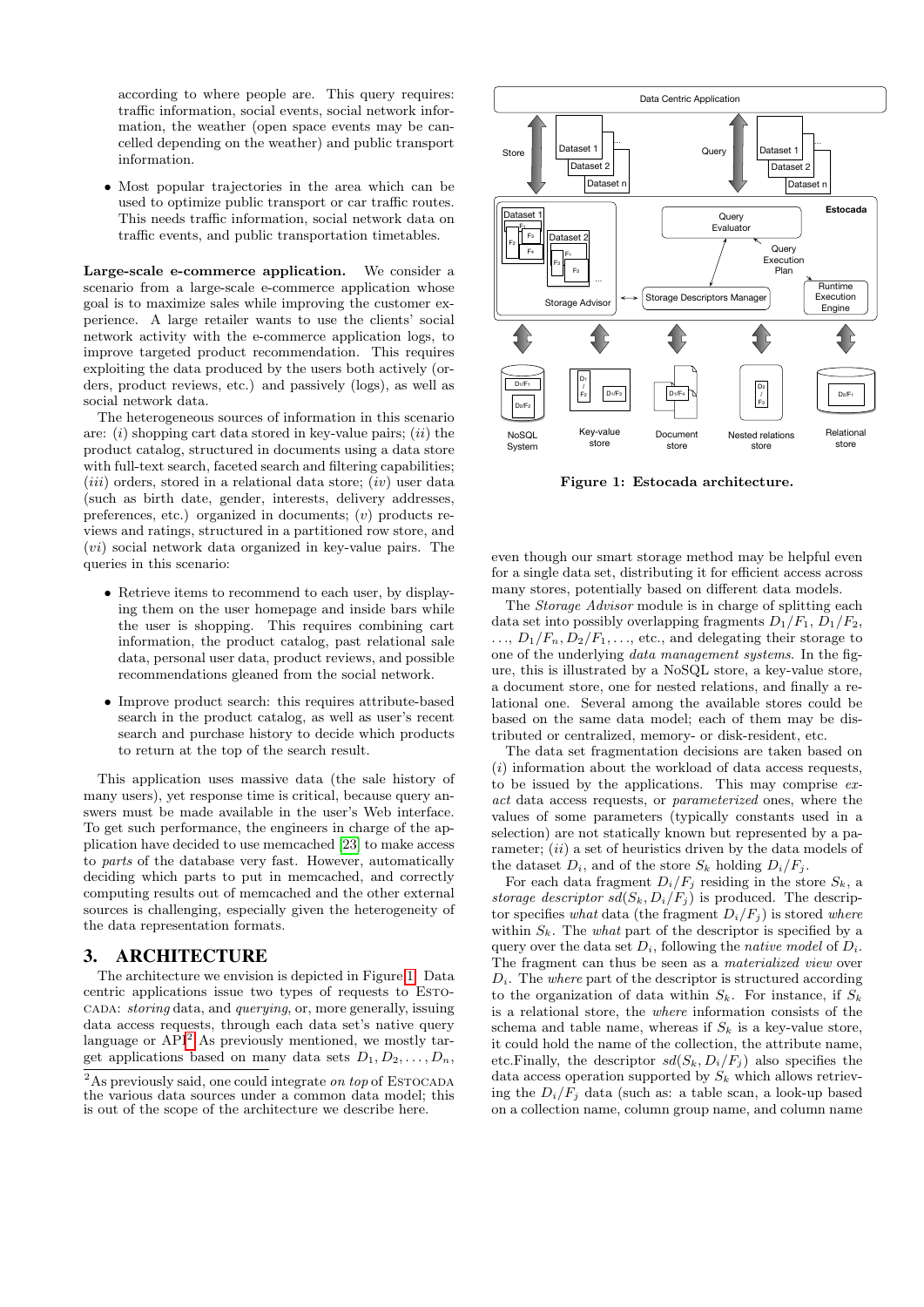in a key-value store, etc.), as well as the access credentials required in order to connect to the system and access it.

The Storage Descriptor Manager (SDM, in short) keeps the catalog of the available storage fragments, that is the set of the current storage descriptors. The SDM also records some cost information  $C_{sd}$  for each storage descriptor  $sd$ , characterizing the processing costs involved in accessing the fragment  $D_i/F_i$  through the data access operation encoded in sd. The cost information can be gathered explicitly using the tools provided by the storage system  $S_k$ , and/or inferred by ESTOCADA dynamically over time by monitoring execution and refining the values of its own cost model. For instance, the cost associated to a descriptor sd referring to a full collection (or table) scan will be different from the one describing an index- (or key-based) lookup access.

The SDM also records the usage frequency (and cost) of each storage descriptor. Based on this information, the Storage Advisor may recommend dropping a fragment rarely used over a period of time and/or slow-performing, or ask for adding a new fragment which fits recent, frequent data access requests. Observe that this reorganization of storage, under the control of the Storage Advisor, spans over all the data stores. Thus, a particular case of data reorganization is moving a fragment  $D_i/F_i$  from one store to another.

The Query Evaluator receives queries (or data access requests) issued by the application, in the original language (model) of a data source  $D_i$ . To handle them, the evaluator looks up the storage descriptors corresponding to fragments of  $D_i$ , and computes ways to answer the incoming request based on the available fragments; thus, the evaluator rewrites the data access requests using the materialized views (or fragments). The evaluator then selects one among these rewritings considered to have the best performance, let us denote it  $r(sd_1, sd_2, \ldots, sd_k)$ , where each  $sd_i$  is a storage descriptor representing a fragment within the storage system  $S_i$ , and hands it to the runtime component (see below).

The Runtime Execution Engine translates a rewriting (essentially a logical plan joining the results of various data access operations on the store) into a physical plan which can be directly executed by dividing the work between  $(i)$  the stores  $S_1, \ldots, S_k$  and (ii) ESTOCADA's own runtime engine, which supplies implementations of physical operators such as select, join, etc. While in classical mediator style, the runtime of ESTOCADA can be used to combine data across different stores, we stress that this may be needed even for two fragments within the same store, if the store does not support joins internally; this is the case, for instance, of current key-value stores not providing native joins. Evaluating the physical plan returns results to the client application.

From the above description, it is easy to see that Estocada resembles wrapper-mediator systems, where data resides in various stores and query execution is divided between the mediator and the wrappers. Different from mediators, however, ESTOCADA distributes the data across the different-data model stores, which are not autonomous but treated as slave systems, in order to obtain the best possible performance from the available combination of systems.

# 4. UNDER THE HOOD

Estocada aims at efficiently managing several datasets across a set of heterogeneous stores. In this section, based on a toy example inspired from our Digital City Open Data Warehousing scenario, we provide some details of the main

issues raised by our approach:  $(i)$  uniformly describing data fragments stored in the heterogeneous stores we consider, by means of storage descriptors; (ii) view-based query rewriting to identify the best storage data fragments to be used in order to answer a data access request; (iii) storage tuning that moves data across systems and/or builds new data access structures for performance.

#### 4.1 Dataset fragment representation

We assume a first dataset  $D$  of structured documents, such as XML, JSON etc., storing public transport information for the whole city area. The dataset is fragmented across three systems, as follows: a MongoDB document store holds tram and metro information; bus routes reside in a Redis keyvalue store, while RER and metro routes are stored within PostgreSQL. In the following, we discuss details of these fragments' storage, illustrating the expressive power of their storage descriptors.

MongoDB fragment Fragment  $F_1$  comprises trams and metros, stored in a MongoDB collection named trams\_metros. Each line is modeled as a document. A document contains the line name and the route, that is, the names of all the stops; the latter are stored as an array reflecting their order. Thus, the "what" part of the storage descriptor  $sd_1$ corresponding to  $F_1$  is the query:

#### D/trams/tram ∪ D/metros/metro

expressed in a simple XPath-like syntax that we shall use throughout this section. In practice, such view-defining queries are written in the native language of the dataset D. To access the data, MongoDB provides the find operation that, given a station name s, retrieves the documents describing all the lines whose route includes s:

#### db.trams\_metros.find( { route: s } )

In the above, route: s encodes the constraint that the station s appears in the metro or tram route. Thus, the "how" part of  $sd_1$  is depicted in the following figure, where the b superscript reflects that the value of that node must be provided (the node is said to be bound), while f denotes the node(s) whose content is obtained by the respective access method, and which are said free [\[20\]](#page-6-10).



The above example illustrates a valuable feature of the how storage descriptor component, namely binding patterns. These are very useful especially when describing access methods supported by efficient current-day stores, such as keyvalue stores or document stores providing built-in search functionality, as MongoDB in the above example. Other lower-level information typically found in the how part includes the name of the database db, access credentials to the database, etc.

The final component of  $sd_1$  is a cost function  $C_1$  which, given a station name  $s_1$ , estimates the cost of retrieving from MongoDB all the lines passing through station  $s_1$ . This may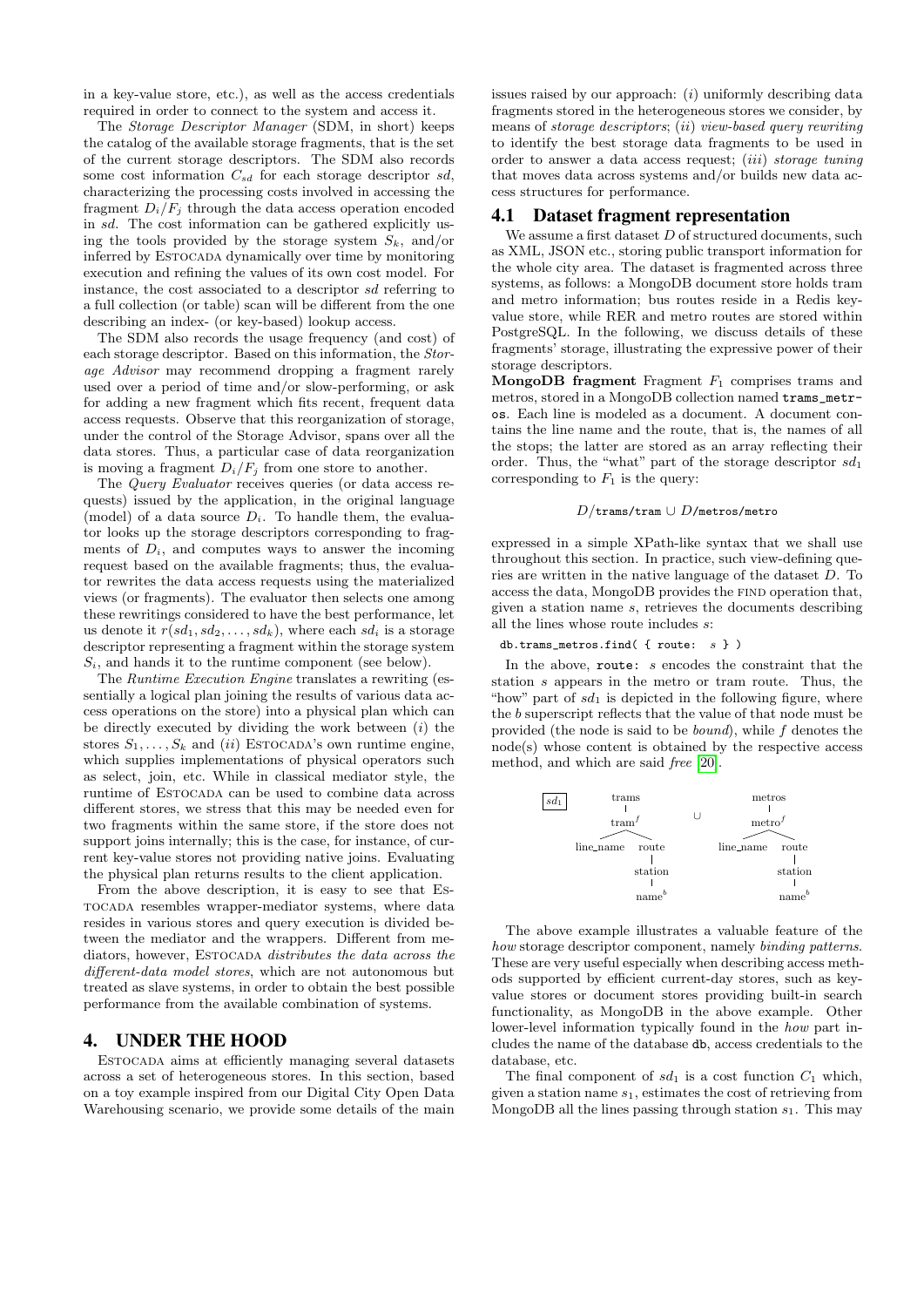be estimated once for all stations, or be stored at a finer granularity (different values for distinct  $s_1$  bindings), etc.

Redis fragments comprise bus information. The data can be accessed in two different ways (the "how" part), leading to two storage descriptors:  $sd_2^1$  and  $sd_2^2$ , as we explain next.

First, the bus information is broken down into pairs of the form  $(s|n)$ , where s denotes a station name and is used as a Redis key, whereas  $n$  is a bus line name stored as a value associated to s (Redis allows storing a set of values on a given key). Thus, the *what* part of  $sd_2^1$  can be encoded by the query  $q_2^1$ , describing  $F_2^1$  as a materialized view over D:

> for \$b in  $D$ /buses/bus return (\$b/name, \$b/route/station)

As for the "how" part,  $F_2^1$  data can be accessed by providing values for the station name, and receiving bus line names in return. This is represented by the left-hand tree with a binding pattern, in Figure [2.](#page-4-0)



<span id="page-4-0"></span>Figure 2: Sample storage descriptor.

The same bus data is split again in a different way within Redis: using the bus line name  $n$  as a key, to which we associate a value for each station in the route, by appending the name of each station to its order along the route. The corresponding query  $q_2^2$  is:

```
for $b in D/buses/bus, $s in $b/route/station
return ($b/name as bname, $s/name as sname, $s/position())
```
where the position function is used to record in the (unordered) Redis store the position of each station along the route. As for the "how" part, in  $sd_2^2$  the binding pattern is the one shown at right in Figure [2.](#page-4-0)

Cost descriptors  $C_2^1, C_2^2$ , and Redis access information (omitted here) complete the storage descriptors  $sd_2^1$  and  $sd_2^2$ .

Postgres fragments Regional train and metro information is stored in Postgres, under the form of the following five tables (underlined attribute denote primary keys):

| Train(rid, rname) |                                            |  | Metro (mid, mname) |
|-------------------|--------------------------------------------|--|--------------------|
|                   | Tstat(rid, sid, pos) Mstat (mid, sid, pos) |  |                    |

#### Station(sid, sname)

The query defining the first relation as a view over  $D$  is: for \$t in D/trains/train return (\$t/id(), \$t/name); the four other queries are similar and we omit them for brevity.

Regarding the "how" part of the storage, each table can be scanned, which is reflected by five storage descriptors  $\left| s d_3^1 \right|$ to  $\left| \mathit{sd}_3^5 \right|$ , one for each table, e.g., Train(tid $^f$ , tname $^f$ ). Further, assuming that an index exists on Station.sname, this is modeled by the storage descriptor  $|sd_3^6|$  with the binding

pattern Station(sid<sup>f</sup>, sname<sup>b</sup>). The presence of indexes is one reason why we create a distinct fragment (and storage descriptor) for each binding pattern: the cost is likely to be very different for an indexed access through  $sd_3^6$ , than by the respective scan-based descriptor  $sd_3^5$ . The second reason is that each fragment is usable only when the values of the attributes bound in its binding pattern can be filled in (from the query or another already accessed fragment).

**DFS** fragments A second dataset  $D'$  of social media notifications of public transport events is in a distributed file system (DFS). Events are partitioned in the DFS according to their date. Each event notification comprises the date, time, station, line, and a short description (e.g., delay on the line etc.). The data can be freely accessed through a (parallel) scan. We omit the query defining this fragment  $F_4$ and its (all- $f$ ) binding pattern. Further, *city events* (such as concerts, public manifestations etc.) are also stored in the DFS, in two ways: partitioned by event type (fragment  $F_5^1$ ) and by event date (fragment  $F_5^2$ ). Fragments  $F_4$ ,  $F_5^1$ , and  $F_5^2$  illustrate a final feature of the "how" part of storage descriptors: if the data is partitioned, the SD records the partitioning attribute(s), in our case, date for  $F_4$  and  $F_5^2$ and event type for  $F_5^1$ . This information is extremely helpful during cost-based query rewriting (discussed below), as in large-scale distributed stores (e.g., based on MapReduce), joins which can be performed on common partitioning keys (for instance, join transport and city events on the date to find which city events lead to most transport disruption) are the most efficient [\[17\]](#page-6-11).

#### 4.2 View-based query rewriting

Following with our example, we consider an application query, shown in Figure [3,](#page-5-0) asking for all transportation paths going from station Cadet to station Villers with at most one connection. In Figure [3,](#page-5-0) val subscripts denote nodes to be returned by the query, while the dashed line denotes a join. Part of the answers to this query can be obtained by joining  $sd_1$  (accessed using the value "Cadet" for the bound station name) with itself (accessed a second time using the value "Villers"). The intersection of the results (routes) allows finding common (connection) stations, thus providing paths made of two trams, two metros, or one of each. To obtain tram-bus or metro-bus paths, one may join  $sd_1$  (accessed as above with "Cadet") with  $sd_2^1$  for each station in the routes retrieved from  $sd_1$ , to learn the lines on which the connecting station sits, and then with  $sd_2^1$  again (accessed with "Villers"), to retain those bus lines that stop at Villers. An alternative way to obtain such paths consists in accessing  $sd_2^1$  to learn the bus lines that stop at Villers, finding their routes by accessing  $sd_2^2$ , and then further intersecting these with routes that pass through Cadet, as retrieved from  $sd_1$ . Further, joining  $sd_1$  (accessed with "Cadet") with  $sd_3^1$ ,  $sd_3^3$ , and  $sd_3^5$  and then selecting on "Villers" provides tram-train and metro-train paths. The same paths can be obtained by rather employing the more efficient  $sd_3^6$ . Metro-train or metro-metro paths can also be obtained by solely relying on the corresponding Postgres fragments, etc.

Combining such partial answers through unions leads to a large number of (equivalent) rewritings of the query; the one with the least estimated cost is selected for execution.

Thus, query answering in ESTOCADA reduces to a problem of cost-based query reformulation under constraints. First, all view definitions ("what" part of the storage descrip-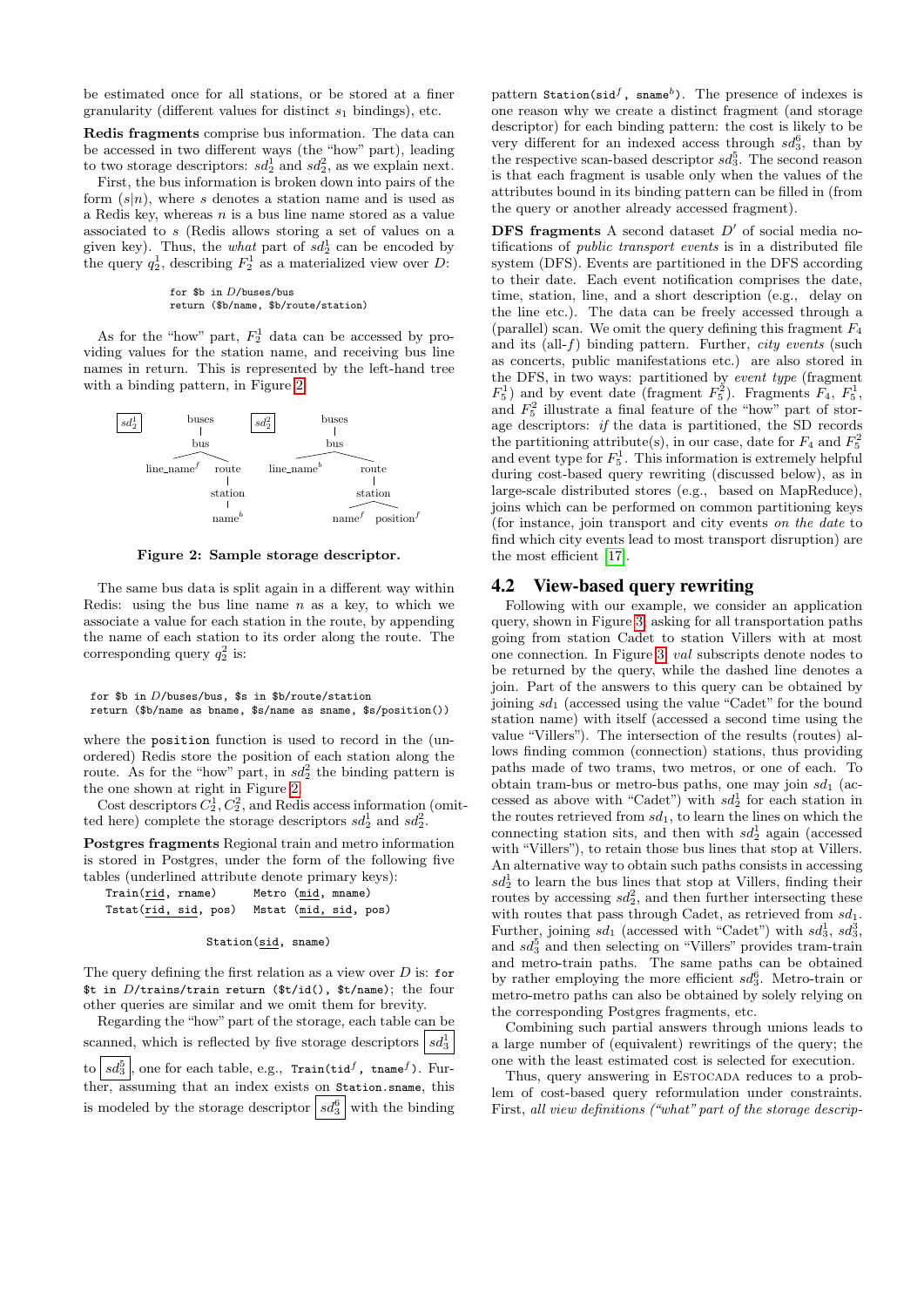

Figure 3: Sample query.

tors) are compiled into an internal, conjunctive query model with constraints. The constraints are  $(i)$  application-driven, i.e., those holding on the original dataset, or  $(ii)$  inserted by the translation to correctly account for the structural characteristics of the original data model. For instance, if data was originally structured in documents, the relational queries defining the views must be interpreted together with constraints stating e.g., that each document node has only one parent, any child node is also a descendant, etc. Costbased reformulation under constraints of this expressivity and scale has not been addressed by any commercial system; the only relevant research prototype we are aware of is [\[11\]](#page-6-12), which we adopt as a starting point.

## 4.3 Unified Storage Tuning

Ultimately, ESTOCADA aims at making applications efficient by providing storage structures best adapted to the workload, based on any of the available stores. In our example, the storage advisor may recommend to move the metro data into Redis due the lower access costs and the application high demand for metro routes. If  $sd_1$  is accessed multiple times using the station name, it can recommend an index on station names within MongoDB. If our sample query is run many times with different starting and ending stations, the storage advisor can recommend to materialize in a key-value store a view (asking for all the possible paths from one station to another with at most one change), with the name of the start station, for instance, as key.

The problem of automatic storage tuning, or cost-based, workload-driven index/materialized view recommendation, is long-known to be difficult due to the huge space of alternatives. So far, the problem has been studied for simpler situations when the views and the stores share the same data model. Heuristics such as avoiding views computable from others, or pruning candidate views based on the estimated costs of rewriting have been shown useful [\[13\]](#page-6-13), as well as linear programming techniques to efficiently search through the alternatives [\[4\]](#page-6-14). In our setting, the choice of a store for a candidate view (fragment) also complicates the search: while there are more alternatives, all do not make sense, as some views (identified by queries in our internal language) may not be valid structures to build within some stores.

## 5. RELATED WORK

The interest of simultaneously using multiple data stores has previously been noted in [\[18,](#page-6-6) [6,](#page-6-8) [12\]](#page-6-7). In this paper, we propose a storage approach that allows and optimizes the simultaneous use of multiple data stores. Recent work also demonstrated the performance benefits of using two heterogeneous systems, in particular by materializing workloaddriven views into the most efficient among the two [\[14,](#page-6-0) [15\]](#page-6-15). Our approach is more general, since ESTOCADA can take ad-

<span id="page-5-0"></span>vantage of any number of storage systems, based on a variety of data models; this is supported by its central algorithm for query reformulation under constraints.

Our work shares some features of classic data integration or mediator systems, by dividing query processing between underlying stores and a runtime integration component running on top of them; recently, the integration of so-called "NoSQL" stores has been revisited e.g., in [\[3\]](#page-6-16). However, the automatic cross-model, cross-system storage tuning problem we consider has not been studied in mediator systems.

Adaptive stores have been the focus of many works such as  $[10, 2, 4, 13]$  $[10, 2, 4, 13]$  $[10, 2, 4, 13]$  $[10, 2, 4, 13]$ . The novelty of ESTOCADA here is to support multiple data models, by relying on powerful query reformulation techniques under constraints.

View-based rewriting and view selection techniques are grounded in the seminal works [\[9,](#page-6-2) [16\]](#page-6-1); the latter focuses on maximally contained rewritings, while we target exact query rewriting, which leads to very different algorithms. Further setting our work apart is the scale and usage of integrity constraints; our methodologies are similar to the ones described in [\[5,](#page-6-3) [19\]](#page-6-4) which did not consider storage tuning. Views are used in [\[21,](#page-6-19) [1\]](#page-6-20) to improve the performance of a distributed relational system. In contrast, ESTOCADA aims at introducing materialized views and indexes to get the best performance out of a heterogeneous data store, leading first, to integrity constraints for modeling such heterogeneity, and second, a potentially very large number of views. To achieve correctness and practically relevant performance in such setting, we start from complete and scalable algorithms for query reformulation under constraints, such as [\[11\]](#page-6-12), evolving them appropriately.

Finally, our approach shares some analogies with works in data exchange such as Clio [\[7,](#page-6-21) [8\]](#page-6-22), allowing to migrate data between two schemas and to build completely defined mappings given a set of user-defined correspondences. In contrast, ESTOCADA aims at providing to the applications transparent data access to heterogeneous systems, relying on fundamentally different rewriting techniques.

## 6. CONCLUSIONS

To conclude, we believe that hybrid (multi-store) systems can bring very significant boost to performance; further, such systems must accommodate dynamic sets of stores, and adapt to changing workloads. These two aspects lead to local-as-view integration and view-based rewriting as cornerstones of ESTOCADA's approach; reformulation under constraints is required to guarantee correctly computed answers from a variety of stores. The implementation of ESTOCADA is ongoing, building on [\[11\]](#page-6-12) and our experience in [\[13\]](#page-6-13).

Acknowledgments This work has been partially funded by the Datalyse "Investissement d'Avenir" project, by the as